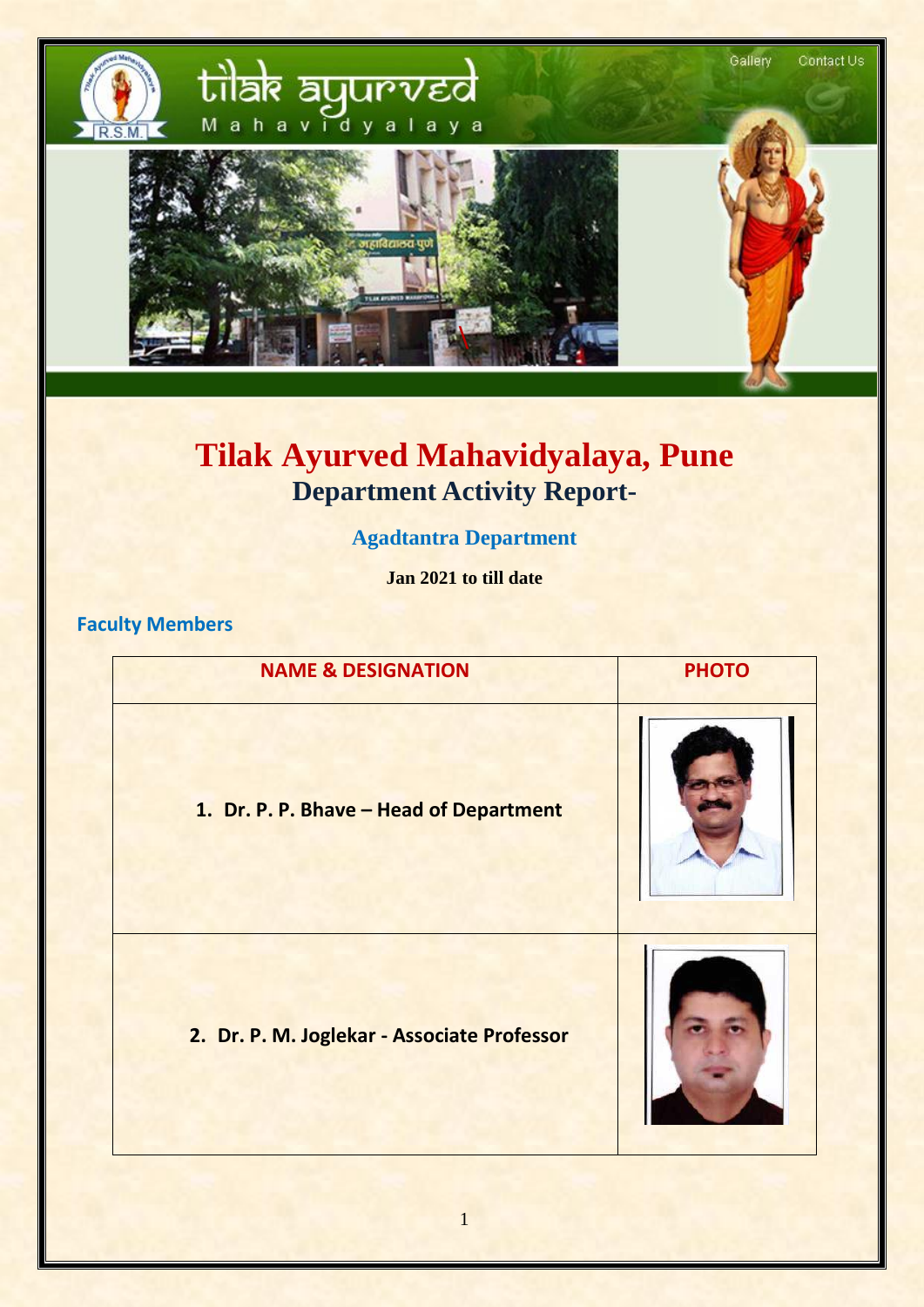









**5. Dr. Sayali Kulkarni – Assistant Professor (From 01 August 2021 )**

**6. Dr. Asmita Narkar - Assistant Professor (From Jan 2021 to 31 July 2021)**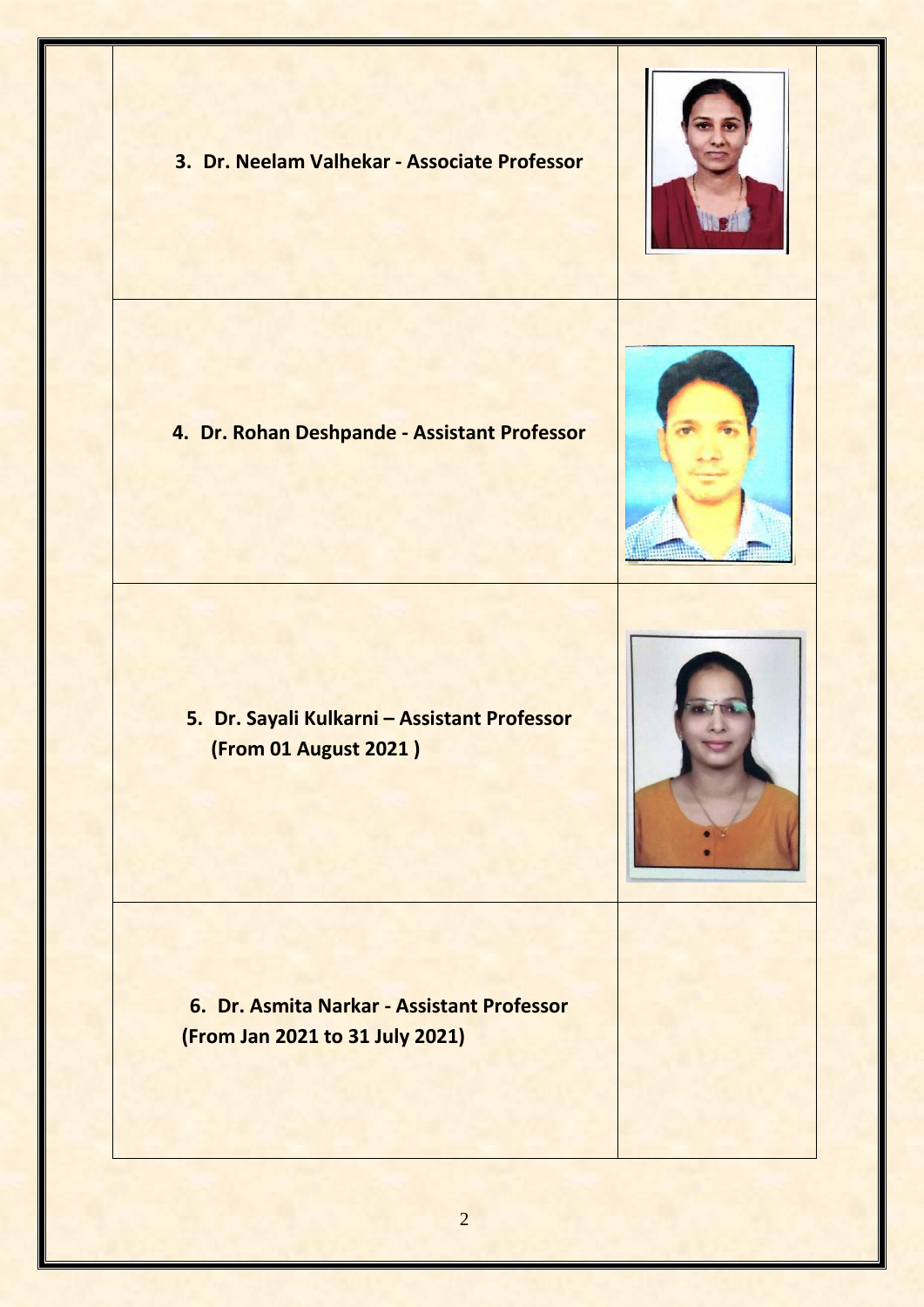#### **ACTIVITIES IN THE DEPARTMENT**

**Regular Activities:**

- **1. Teaching:**
- **a) UG: Guest Lectures, Samhita Reading and Recitation, Tutorials**
- **b) PG: Guest Lectures, Weekly Seminar, Samhita Reading and Recitation, Skin OPD, Case Presentation, Medical Education Technology**
- **2. Non-Teaching: Maintenance of Departmental Museum.**

#### **Other activities:**

- **Medico Legal Autopsies**
- **Herpetological visit**
- **Museum visit**
- **Animal House visit**
- **Participation and Presentation of Papers and Posters in State/National/ International Workshops/Seminars/CME**
- **Participation in Research Festival "Avishkar"**
- **Participation in Celebration of 3rd International Yoga Day**
- **Blood Donation Camp, Computer Training**
- **Casualty and Emergency Medical Services Training**

#### **1. State / National / International level Workshop / Seminar / CME Programmes**

| <b>Sr</b><br>No. | <b>Subject</b>                                                                        | <b>Place</b>                                                | <b>Date</b>              | No. of<br><b>Participants</b> | No. of<br><b>Resource</b><br><b>Person</b> |
|------------------|---------------------------------------------------------------------------------------|-------------------------------------------------------------|--------------------------|-------------------------------|--------------------------------------------|
|                  | <b>Research &amp; Methodology</b><br>workshop                                         | <b>Tilak Ayurved</b><br>Mahavidyalaya<br><b>Pune</b>        | 26/05/2021<br>29/05/2021 | 04                            |                                            |
| $\overline{2}$   | <b>Healthy Life Style Through</b><br><b>Yoga Practices National</b><br><b>Webinar</b> | <b>Tilak Ayurved</b><br><b>Mahavidyalaya</b><br><b>Pune</b> | 21/06/2021               | 10                            |                                            |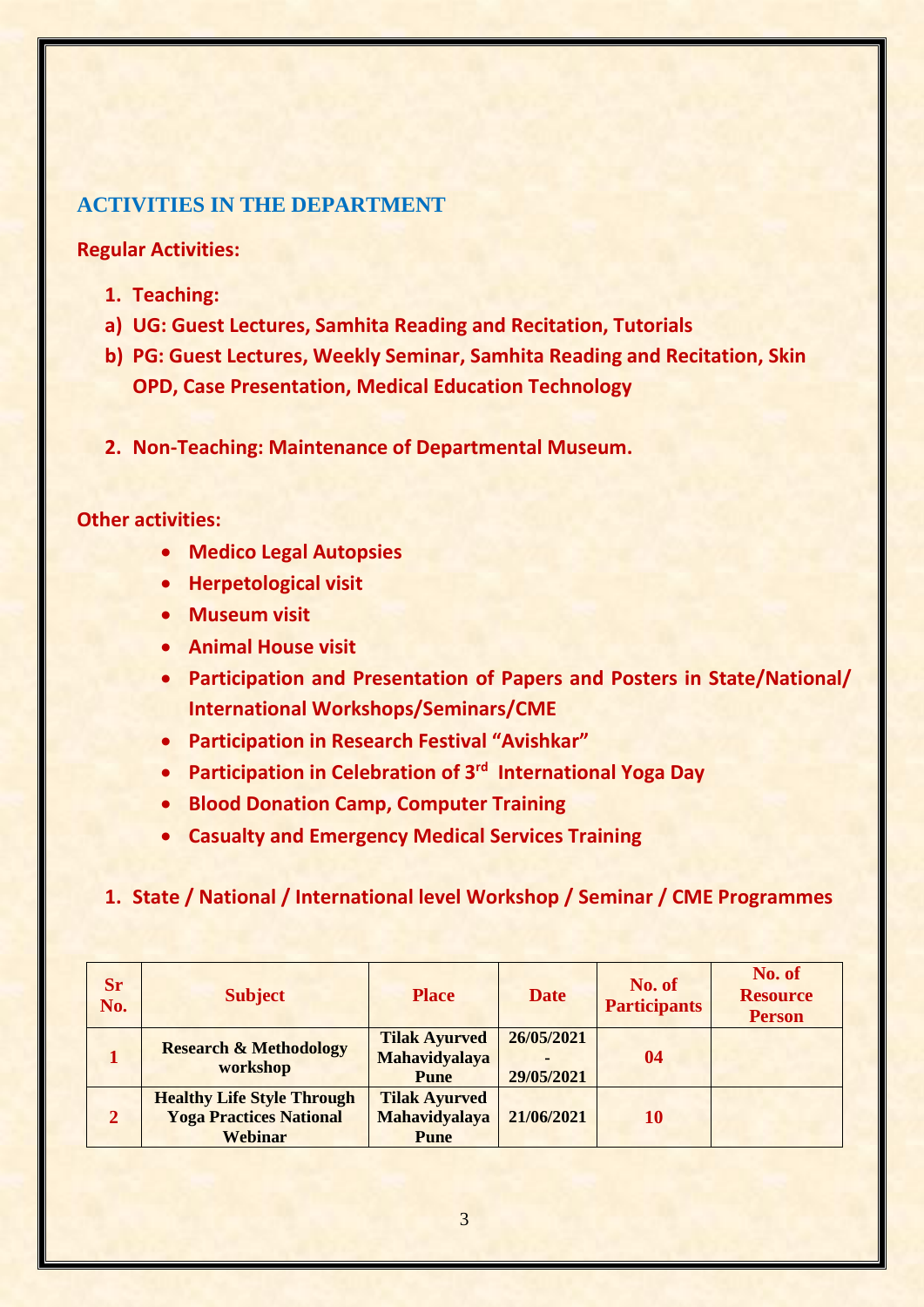| <b>CPR Workshop</b>                    | <b>Tilak Ayurved</b><br><b>Mahavidyalaya</b><br><b>Pune</b> | 01/08/2021 | 08 |  |
|----------------------------------------|-------------------------------------------------------------|------------|----|--|
| <b>Namami Charakam 2021</b><br>Webinar | <b>Tilak Ayurved</b><br><b>Mahavidyalaya</b><br><b>Pune</b> | 20/08/2021 | 10 |  |

## **2. Paper/Poster Presentation/Participation/Lecture at National/International Conferences/Seminar/Workshop :**

| Sr.                     | <b>Name of the</b>             | <b>Name of the</b>             | <b>Place of the</b>               | Date of the             |
|-------------------------|--------------------------------|--------------------------------|-----------------------------------|-------------------------|
| No.                     | <b>Teacher/Student</b>         | <b>Conference /</b>            | <b>Conference/Event</b>           | <b>Conference/Event</b> |
|                         |                                | <b>Event</b>                   |                                   |                         |
| $\mathbf{1}$            | Dr.Priyadarshan M.             | <b>ACBS</b> Emerging           |                                   | 20-21 Feb 2021          |
|                         | Joglekar                       | <b>Voices Conference</b>       |                                   |                         |
| $\overline{2}$          | Dr.Priyadarshan M.             | <b>National Webinar on</b>     | online                            | 28 Apr 2021             |
|                         | Joglekar                       | <b>Medical Ethics For</b>      |                                   |                         |
|                         |                                | <b>Ayurveda Doctors</b>        |                                   |                         |
| 3 <sup>1</sup>          | Dr.Priyadarshan M.             | Kalpabhyas                     |                                   | 15 May 2021             |
| $\overline{\mathbf{4}}$ | Joglekar<br>Dr.Priyadarshan M. | <b>Transitional</b>            | <b>Tilak Ayurved</b>              | 25 Mar 2021             |
|                         | Joglekar                       | Curriculam for 1 <sup>st</sup> | Mahavidyalaya Pune                |                         |
|                         |                                | <b>BAMS</b> National           |                                   |                         |
|                         |                                | <b>Paper Presentation</b>      |                                   |                         |
| 5 <sup>5</sup>          | Dr.Priyadarshan M.             | 5000 Years Of                  | Tel Aviv, Israel, Online          | 12 May 2021             |
|                         | Joglekar                       | <b>Herbal Medicines</b>        |                                   |                         |
| 6                       | Dr.Priyadarshan M.             | <b>Holistic Wellbeing</b>      | <b>National - Hooner Tekworks</b> | 23 Sep 2021             |
|                         | Joglekar                       |                                |                                   |                         |
| $\overline{7}$          | Dr.Priyadarshan M.             | <b>Ayurveda And</b>            | <b>Talloires France (Onine)</b>   | 14 & 15 Nov 2021        |
|                         | Joglekar                       | Covid-19                       |                                   |                         |
| 8                       | Dr.Neelam Walhekar             | Ayu Samwaad -                  | <b>Tilak Ayurved</b>              | 17 Mar 2021             |
|                         |                                | View of Ayurveda in            | Mahavidyalaya Pune                |                         |
|                         |                                | management of                  |                                   |                         |
|                         |                                | covid-19 induced               |                                   |                         |
|                         |                                | OCD.                           |                                   |                         |
|                         |                                |                                |                                   |                         |
|                         |                                |                                |                                   |                         |
| $\overline{9}$          | Dr.Neelam Walhekar             | <b>National seminar on</b>     | <b>Tilak Ayurved</b>              | 30/01/2022              |
|                         |                                | Ayurvedic                      | Mahavidyalaya Pune                |                         |
|                         |                                | management of                  |                                   |                         |
|                         |                                | respiratory disorders          |                                   |                         |
|                         |                                |                                |                                   |                         |
| <b>10</b>               | Dr.Asmita Narkar               | <b>National Seminar On</b>     | <b>Tilak Ayurved</b>              | 14 Feb 2021             |
|                         |                                | Infertility                    | Mahavidyalaya Pune                |                         |
|                         |                                |                                |                                   |                         |
| 11                      | Dr.Asmita Narkar               | Paper: A                       | <b>Tilak Ayurved</b>              | 14 Feb 2021             |
|                         |                                | comparative study              | Mahavidyalaya Pune                |                         |
|                         |                                | of shamimashvattha             |                                   |                         |
|                         |                                | W.R.T to                       |                                   |                         |
|                         |                                |                                |                                   |                         |
|                         |                                | anovulatory factor.            |                                   |                         |
| 12                      | Dr.Asmita Narkar               | Paper: A                       | <b>Tilak Ayurved</b>              | 14 Feb 2021             |
|                         |                                | comparative study              | Mahavidyalaya Pune                |                         |
|                         |                                |                                |                                   |                         |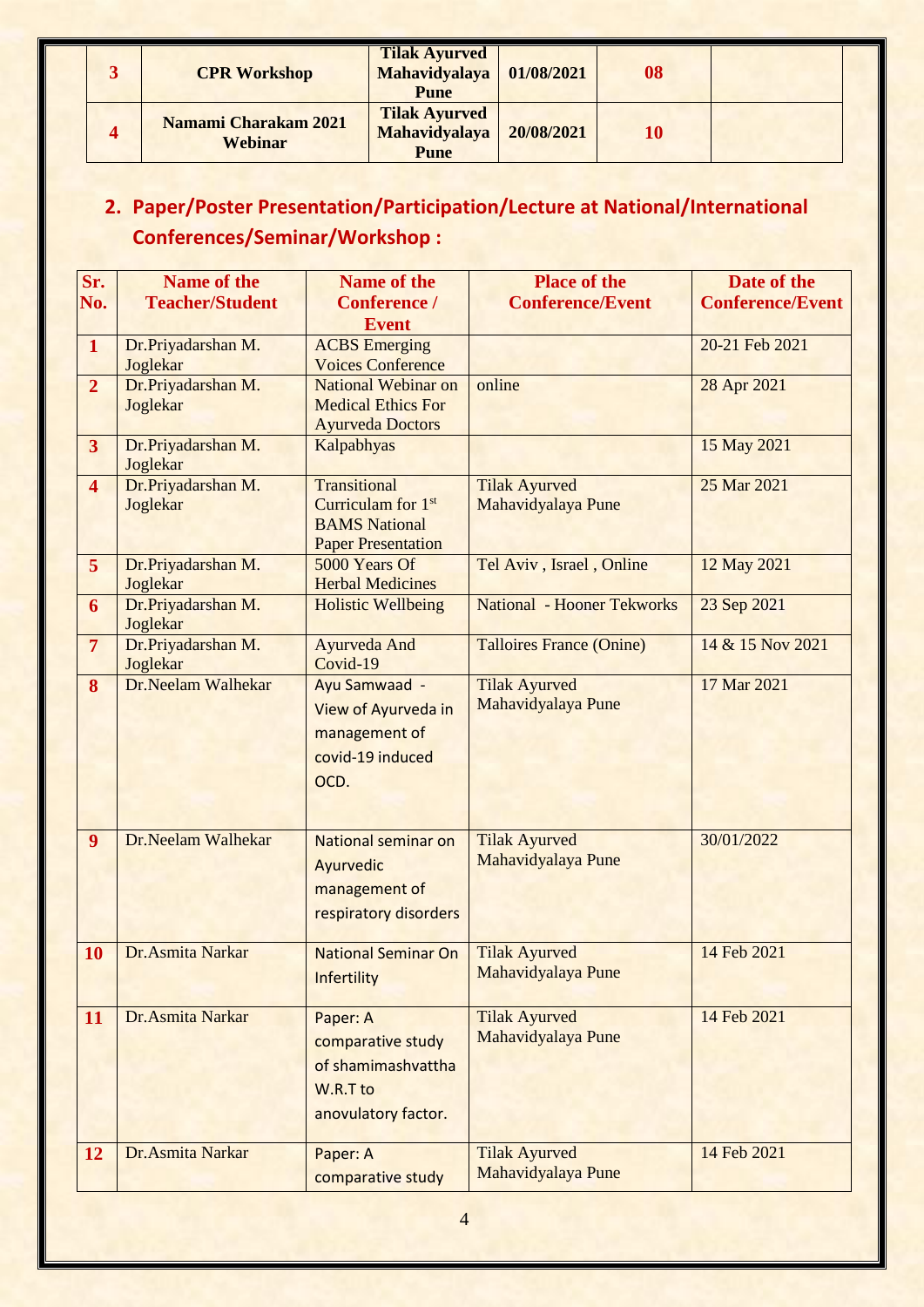|    |                        | of shamimashvattha                         |                                                      |               |
|----|------------------------|--------------------------------------------|------------------------------------------------------|---------------|
|    |                        | W.R.T to                                   |                                                      |               |
|    |                        | anovulatory factor.                        |                                                      |               |
|    |                        |                                            |                                                      |               |
| 13 | Dr. Sayali A. Kulkarni | National webinar on                        | online                                               | 30 April 2021 |
|    |                        | Panchakarma                                |                                                      |               |
| 14 | Dr. Sayali A. Kulkarni | therapy<br>National webinar on             | online                                               | 18 May 2021   |
|    |                        | role of Rasa                               |                                                      |               |
|    |                        | Aushadhi in clinical                       |                                                      |               |
|    |                        | Practice                                   |                                                      |               |
| 15 | Dr. Sayali A. Kulkarni | Online MCQ quiz                            | Dr. Sarvapalli Radhakrishnan                         | 13 Aug 2021   |
|    |                        | based on Charaka                           | Ayurved University,                                  |               |
|    |                        | Samhita Sharir<br><b>Sthana</b>            | Rajasthan                                            |               |
| 16 | Dr. Sayali A. Kulkarni | National webinar on                        | online                                               | 15 Aug 2021   |
|    |                        | Garbhasamvaad                              |                                                      | To            |
|    |                        |                                            |                                                      | 24 Aug 2021   |
| 17 | Dr. Sayali A. Kulkarni | National webinar on                        | online                                               | 24 Nov 2021   |
|    |                        | <b>Pain Management</b>                     |                                                      |               |
|    |                        | Ayurveda Way                               |                                                      |               |
| 18 | Dr. Sayali A. Kulkarni | National seminar on                        | <b>Tilak Ayurved</b><br>Mahavidyalaya Pune           | 30/01/2022    |
|    |                        | Ayurvedic                                  |                                                      |               |
|    |                        | management of                              |                                                      |               |
|    |                        | respiratory disorders                      |                                                      |               |
| 19 | Dr. Sayali A. Kulkarni | National webinar on                        | online                                               | 07/04/2022    |
|    |                        | Kriya Sharir                               |                                                      |               |
| 20 | Dr. Sayali A. Kulkarni | <b>National CME</b> on                     | <b>Ashwin rural Ayurved</b>                          | 05/05/2022    |
|    |                        | practical approaches<br>of medical         | college manchi<br>hill, Sangamner- online            |               |
|    |                        | jurisprudence                              |                                                      |               |
| 21 | Dr. Sayali A. Kulkarni | <b>Webinar on</b>                          | <b>NIMA</b> -online                                  | 14/02/2022    |
|    |                        | Hypertension-the                           |                                                      |               |
|    |                        | art and science                            |                                                      |               |
|    |                        |                                            |                                                      |               |
| 22 | Dr.Bhavana S. Tokapure | Role of                                    | Smt. K.C.Ajmera Ayurved                              | 3 May 2021    |
|    |                        | Panchakarma in                             | Mahavidyalaya, Deopur, Dhule                         |               |
|    |                        | $covid-19$<br>Management                   |                                                      |               |
| 23 | Dr .Bhavana S.         | Specific                                   | <b>SDMVMS Sau. Shantadevi</b>                        | 10 May 2021   |
|    | Tokapure               | panchakarma                                | Vedprakash Patil Ayurved                             |               |
|    |                        | treatment in certain                       | college & R.I At. Hatta,                             |               |
|    |                        | musculoskeletal                            | Basmath, dist. Hingoli.                              |               |
|    |                        | disease based on                           |                                                      |               |
| 24 | Dr.Bhavana S.          | avastha.<br>Chatushka                      | <b>SDMVMS Sau. Shantadevi</b>                        | 19 May 2021   |
|    | Tokapure               | methodology an                             | Vedprakash Patil Ayurved                             |               |
|    |                        | ideal tool to learn                        | college & R.I At. Hatta,                             |               |
|    |                        | charak samhita by                          | Basmath, dist. Hingoli.                              |               |
|    |                        | Dr.Meera K Bhojani.                        |                                                      |               |
| 25 | Dr .Bhavana S.         | The hepato                                 | <b>SDMVMS Sau. Shantadevi</b>                        | 29 May 2021   |
|    | Tokapure               | protective potential<br>of Ayurvedic drugs | Vedprakash Patil Ayurved<br>college & R.I At. Hatta, |               |
|    |                        |                                            | Basmath, dist. Hingoli                               |               |
|    |                        |                                            |                                                      |               |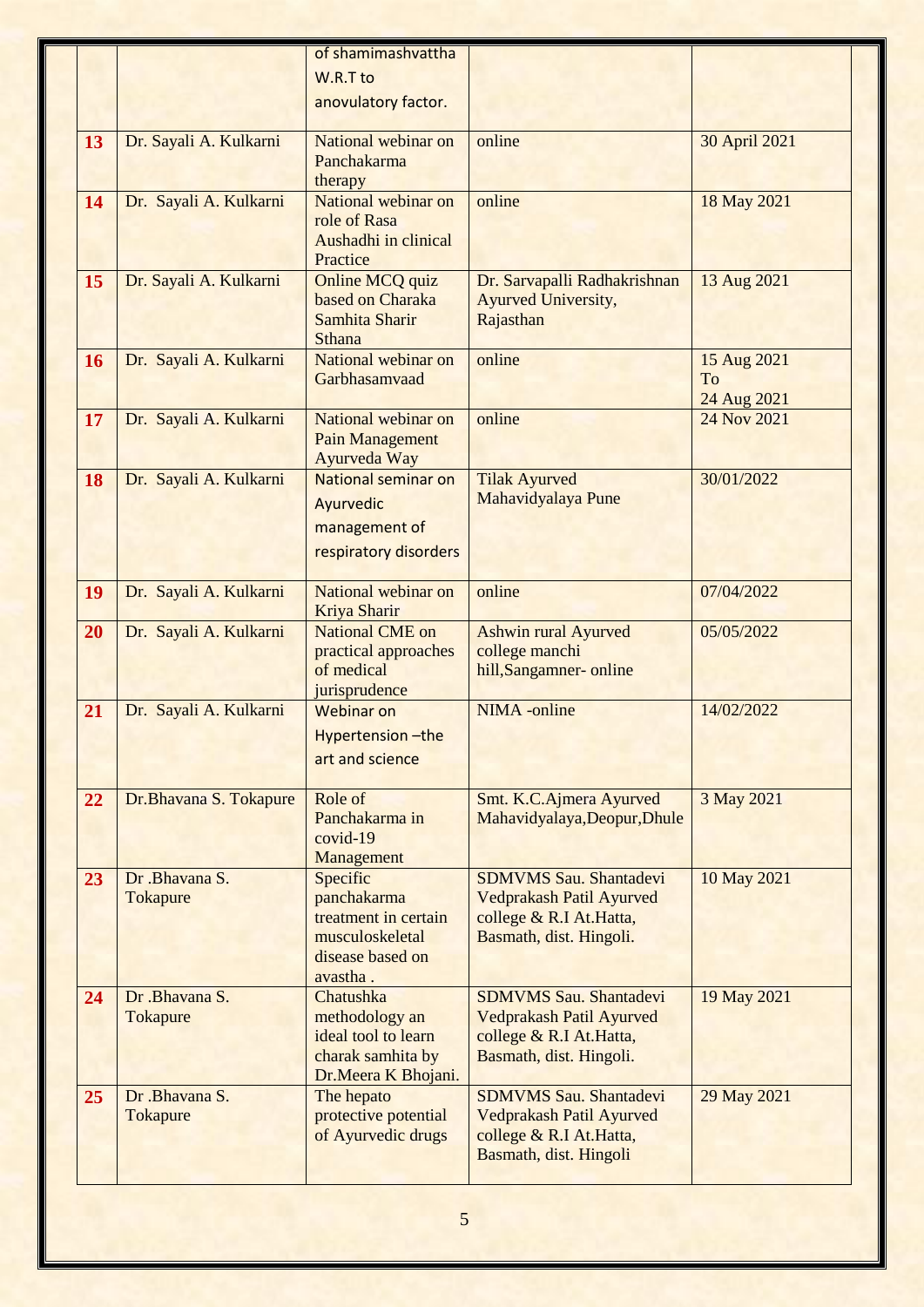| 26 | Dr .Bhavana S.       | <b>Evaluation of the</b>                    | <b>SDMVMS Sau. Shantadevi</b>                               | 24 May 2021                 |
|----|----------------------|---------------------------------------------|-------------------------------------------------------------|-----------------------------|
|    | Tokapure             | effect of yava kshara<br>malhar ointment on | <b>Vedprakash Patil Ayurved</b><br>college & R.I At. Hatta, |                             |
|    |                      | abhyantara arsha by                         | Basmath, dist. Hingoli                                      |                             |
|    |                      | Dr Vijay Ulhaskar                           |                                                             |                             |
| 27 | Dr .Bhavana S.       | 3rd National Virtual                        | <b>SCPM</b> Ayurved medical                                 | 29 may 2021                 |
|    | <b>Tokapure</b>      | Conference 2021 on                          | college                                                     |                             |
|    |                      | <b>Medicolegal Aspects</b>                  |                                                             |                             |
| 28 | Dr .Bhavana S.       | National webinar on                         | <b>Jupiter Ayurved medical</b>                              | 14 June 2021                |
|    | Tokapure             | Gynaecology                                 | college, Shankarpur Nagpur                                  |                             |
|    |                      | endorsed byMUHS,                            |                                                             |                             |
|    |                      | Nashik &                                    |                                                             |                             |
| 29 | Dr .Bhavana S.       | MCIM, Mumbai.<br><b>National Webinar on</b> | <b>A.S.S Ayurved</b>                                        | 22 July 2021                |
|    | <b>Tokapure</b>      | <b>Current Medical</b>                      | mhavvidyalaya, panchvati,                                   |                             |
|    |                      | Jurisprudence                               | <b>Nashik</b>                                               |                             |
| 30 | Dr.Gayatri P.Mayekar | <b>National Webinar on</b>                  | <b>A.S.S Ayurved</b>                                        | 22 July 2021                |
|    |                      | <b>Current Medical</b>                      | mhavvidyalaya, panchvati,                                   |                             |
|    |                      | Jurisprudence                               | <b>Nashik</b>                                               |                             |
| 31 | Dr .Bhavana S.       | National webinar on                         | <b>A.S.S Ayurved</b>                                        | 5 Aug 2021                  |
|    | Tokapure             | <b>Update in Marma</b>                      | mhavvidyalaya, panchvati,                                   |                             |
|    |                      | Chikitsa                                    | <b>Nashik</b>                                               |                             |
| 32 | Dr .Bhavana S.       | National webinar on                         | DPU, Pune                                                   | 29 Sep 2021                 |
|    | <b>Tokapure</b>      | Preventive                                  |                                                             |                             |
|    |                      | Cardiology                                  |                                                             |                             |
| 33 | Dr .Bhavana S.       | National webinar on                         | Ayurved Mahavidyalaya,                                      | 27 Sep 2021                 |
|    | Tokapure             | <b>Child nutrition</b>                      | <b>Nashik</b>                                               |                             |
| 34 | Dr.Madhuri G. Shete  | <b>National Webinar on</b>                  | Dhanwantari Ayurved                                         | 30th March 2021             |
|    |                      | Ethical & Legal                             | <b>Medical College &amp;</b>                                |                             |
|    |                      | <b>Aspects of Practice</b>                  | Hospital, Udgir, Latur                                      |                             |
|    | Dr.Madhuri G. Shete  | of Medicine<br>National Webinar on          |                                                             |                             |
| 35 |                      | Female Infertility &                        | Dhanwantari Ayur. Medical<br>College , Udgir, Latur         | 10 <sup>th</sup> April 2021 |
|    |                      | Garbhasanskar                               |                                                             |                             |
| 36 | Dr.Madhuri G. Shete  | 3rd National Virtual                        | <b>SCPM Ayurvedic Medical</b>                               | 29 <sup>th</sup> May 2021   |
|    |                      | Conference 2021 on                          | college & Hospital,                                         |                             |
|    |                      | <b>Medicolegal Aspects</b>                  | Haripur Gonda, U.P                                          |                             |
| 37 | Dr.Preeti K Singh    | <b>National Webinar on</b>                  | <b>A.S.S Ayurved</b>                                        | 22 <sup>nd</sup> July 2021  |
|    |                      | <b>Current Medical</b>                      | mhavvidyalaya, panchvati,                                   |                             |
|    |                      | Jurisprudence                               | <b>Nashik</b>                                               |                             |
| 38 | Dr.Preeti K Singh    | Research &                                  | <b>Tilak Ayurved</b>                                        | 27/5/2021 TO                |
|    |                      | Methodology<br>workshop                     | Mahavidyalaya Pune                                          | 29/5/2021                   |
| 39 | Dr.Preeti K Singh    | <b>CPR Workshop</b>                         | <b>Tilak Ayurved</b>                                        | 1/08/2021                   |
|    |                      |                                             | Mahavidyalaya Pune                                          |                             |
| 40 | Dr.Preeti K Singh    | National seminar on                         | <b>Tilak Ayurved</b>                                        | 30/01/2022                  |
|    |                      | Ayurvedic                                   | Mahavidyalaya Pune                                          |                             |
|    |                      | management of                               |                                                             |                             |
|    |                      |                                             |                                                             |                             |
|    |                      | respiratory disorders                       |                                                             |                             |
| 41 | Dr.Gaurav N. Somani  | <b>Awareness</b>                            | <b>Regional Ayurved Research</b>                            | 27 Mar 2021                 |
|    |                      | programme on                                | <b>Center Dimapur, Nagaland</b>                             |                             |
|    |                      | pharmacovigilance                           |                                                             |                             |
|    |                      | for ASU & H Drugs                           |                                                             |                             |
|    |                      |                                             |                                                             |                             |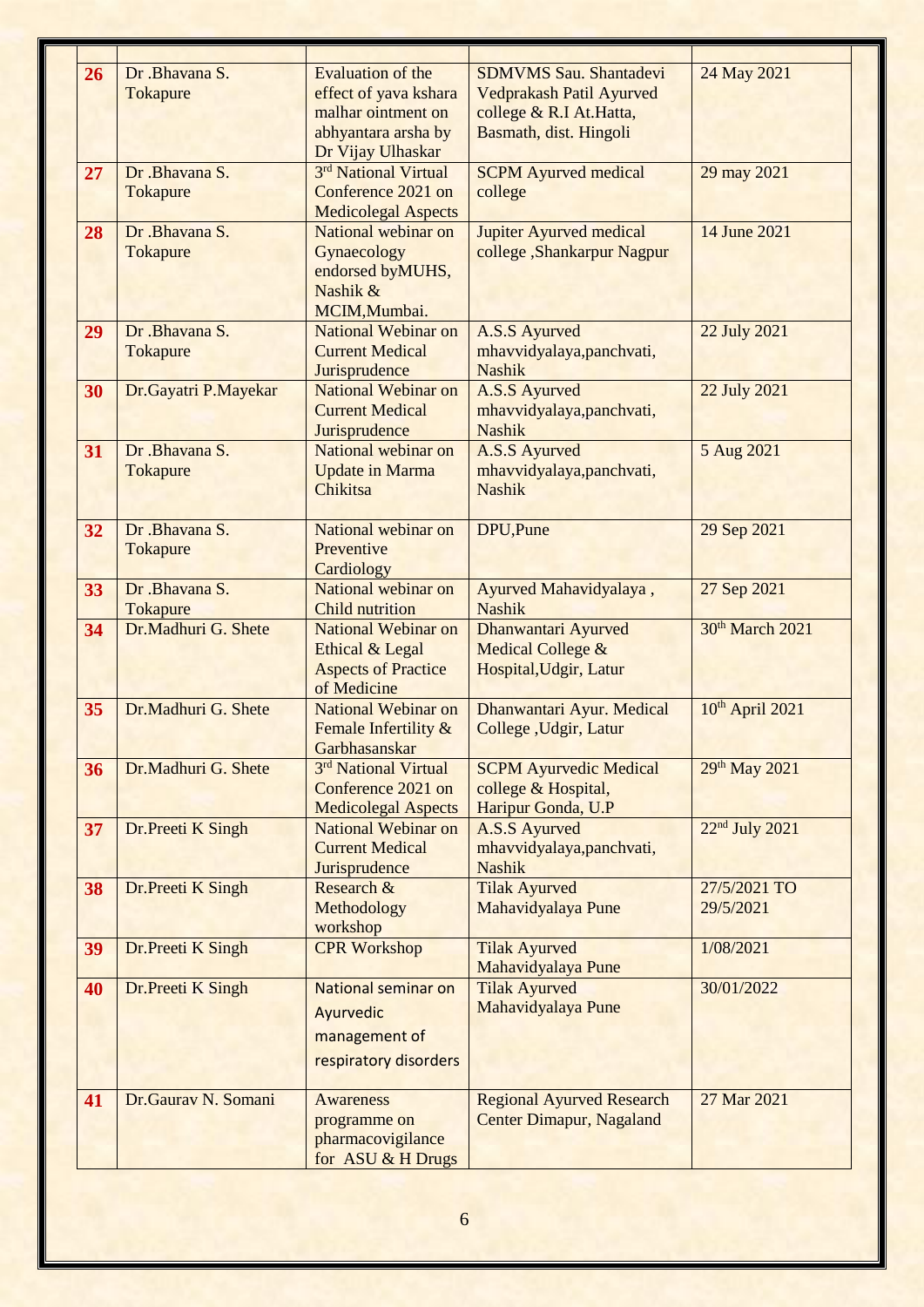|    |                     | <b>And Misleading</b>      |                                                            |                            |
|----|---------------------|----------------------------|------------------------------------------------------------|----------------------------|
|    |                     | Advertisements.            |                                                            |                            |
| 42 | Dr.Gaurav N. Somani | Research &                 | <b>Tilak Ayurved</b>                                       | 26/5/2021 TO               |
|    |                     | Methodology                | Mahavidyalaya Pune                                         | 28/5/2021                  |
|    |                     | workshop                   |                                                            |                            |
| 43 | Dr.Gaurav N. Somani | National Webinar on        | <b>A.S.S Ayurved</b>                                       | 22 <sup>nd</sup> July 2021 |
|    |                     | <b>Current Medical</b>     | mhavvidyalaya, panchvati,                                  |                            |
|    |                     | Jurisprudence              | <b>Nashik</b>                                              |                            |
| 44 | Dr.Gaurav N. Somani | <b>CPR Workshop</b>        | <b>Tilak Ayurved</b>                                       | 1/08/2021                  |
|    |                     |                            | Mahavidyalaya Pune                                         |                            |
| 45 | Dr.Gaurav N. Somani | Moving to Masters -        | <b>Mukta Charitable Foundation</b>                         | $2/10/2021$ to             |
|    |                     | <b>Diabetes Mellitus</b>   | , Diabetic Association Of                                  | 24/11/2021                 |
|    |                     |                            | India, Pune                                                |                            |
| 46 | Dr.Gaurav N. Somani | Arogyadayi Paka            | <b>Regional Ayurved Research</b>                           | 17/12/2021                 |
|    |                     | Kalpana on                 | Center, Pune                                               |                            |
|    |                     | Occasion of 6th            |                                                            |                            |
|    |                     | <b>Ayurved Day</b>         |                                                            |                            |
| 47 | Dr.Gaurav N. Somani | National seminar on        | <b>Tilak Ayurved</b>                                       | 30/01/2022                 |
|    |                     | Ayurvedic                  | Mahavidyalaya Pune                                         |                            |
|    |                     | management of              |                                                            |                            |
|    |                     | respiratory disorders      |                                                            |                            |
|    |                     |                            |                                                            |                            |
| 48 | Dr.Gaurav N. Somani | Applied aspect of          | <b>Shree Ayurved</b>                                       | 02/02/2022                 |
|    |                     | <b>Agadtantra and</b>      | mahavidyakaya Nagpur                                       |                            |
|    |                     | medical                    |                                                            |                            |
|    |                     | jurisprudence in           |                                                            |                            |
|    |                     |                            |                                                            |                            |
|    |                     | Ayurveda practice          |                                                            |                            |
| 49 | Dr.Gaurav N. Somani | Living with omicron-       | <b>NIMA-Online</b>                                         | 29/01/2022                 |
|    |                     | <b>Role of family</b>      |                                                            |                            |
|    |                     | physician                  |                                                            |                            |
|    |                     |                            |                                                            |                            |
| 50 | Dr.Rohini G. Sose   | Research $\&$              | <b>Tilak Ayurved</b>                                       | 26/5/2021 TO               |
|    |                     | Methodology                | Mahavidyalaya Pune                                         | 28/5/2021                  |
|    |                     | workshop                   |                                                            |                            |
| 51 | Dr.Rohini G. Sose   | <b>International Yoga</b>  | <b>Yashwant Ayurved college</b>                            | 21/06/2021                 |
|    |                     | Day awareness Quiz         | kodoli, Kolhapur.                                          |                            |
|    |                     | 2021                       |                                                            |                            |
| 52 | Dr.Rohini G. Sose   | <b>CPR Workshop</b>        | <b>Tilak Ayurved</b>                                       | 1/08/2021                  |
|    | Dr.Rohini G. Sose   | <b>National webinar</b>    | Mahavidyalaya Pune                                         | 09/08/2021                 |
| 53 |                     | series on                  | Seth Govindji Raoji Ayurved<br>college & hospital, Solapur | To                         |
|    |                     | Chakrabodha shastra        |                                                            | 12/08/2021                 |
|    |                     | to vyavhar.                |                                                            |                            |
| 54 | Dr.Rohini G. Sose   | Certificate course in      | <b>Natural days wellness</b>                               | 23/08/2021                 |
|    |                     | clinical                   |                                                            | To                         |
|    |                     | Panchakarma.               |                                                            | 26/09/2021                 |
| 55 | Dr.Rohini G. Sose   | Certificate cource in      | <b>Chhajed Ayurved academy</b>                             | 28/11/2021                 |
|    |                     | pulse diagnosis.           |                                                            |                            |
| 56 | Dr.Rohini G. Sose   | <b>BASIC COURSE</b>        | <b>Natural days wellness</b>                               | 24/08/2021                 |
|    |                     | <b>FOR AYURVEDIC</b>       |                                                            | To                         |
|    |                     | CARDIOLOGY.                |                                                            | 10/09/2021                 |
| 57 | Dr.Rohini G. Sose   | <b>National seminar on</b> | <b>Tilak Ayurved</b>                                       | 30/01/2022                 |
|    |                     | Ayurvedic                  | Mahavidyalaya Pune                                         |                            |
|    |                     |                            |                                                            |                            |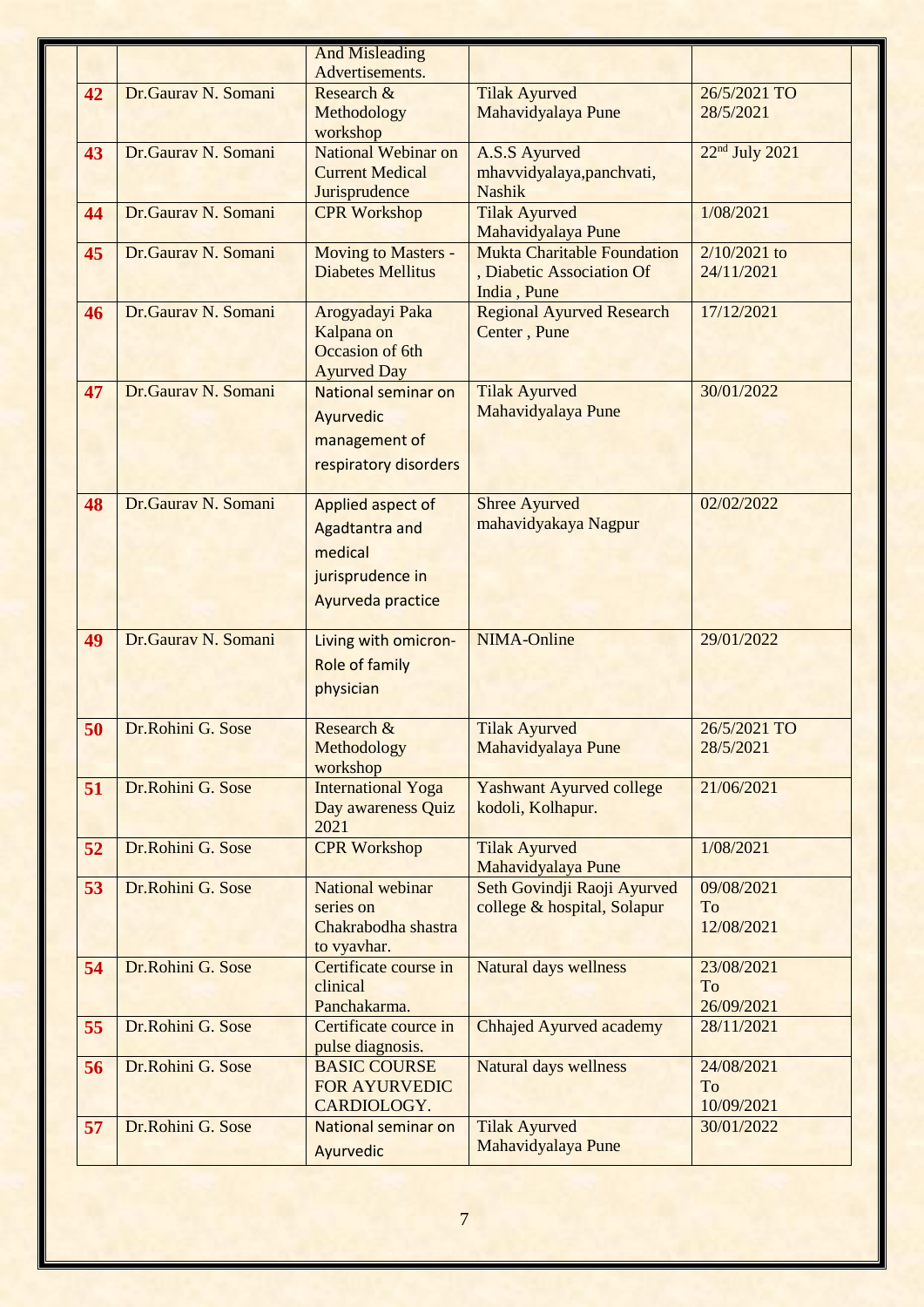|    |                       | management of              |                             |              |
|----|-----------------------|----------------------------|-----------------------------|--------------|
|    |                       | respiratory disorders      |                             |              |
|    |                       |                            |                             |              |
| 58 | Dr.Sayali Gaikwad     | National Webinar on        | <b>APM's Ayurved</b>        | 25 May 2021  |
|    |                       | <b>Clinical Toxicology</b> | Mahavidyalaya ,Sion,        |              |
|    |                       | Future Aspect &            | Mumbai                      |              |
|    |                       | Management of              |                             |              |
|    |                       | Dead bodies in             |                             |              |
|    |                       | Covid-19                   |                             |              |
| 59 | Dr.Sayali Gaikwad     | Research &                 | <b>Tilak Ayurved</b>        | 27/5/2021 TO |
|    |                       | Methodology                | Mahavidyalaya Pune          | 29/5/2021    |
|    |                       | workshop                   |                             |              |
|    | Dr.Sayali Gaikwad     | <b>CPR Workshop</b>        | <b>Tilak Ayurved</b>        | 1/08/2021    |
| 60 |                       |                            |                             |              |
|    |                       |                            | Mahavidyalaya Pune          | 30/01/2022   |
| 61 | Dr.Sayali Gaikwad     | National seminar on        | <b>Tilak Ayurved</b>        |              |
|    |                       | Ayurvedic                  | Mahavidyalaya Pune          |              |
|    |                       | management of              |                             |              |
|    |                       | respiratory disorders      |                             |              |
|    |                       |                            |                             |              |
| 62 | Dr. Vaibhavi Pathak   | National seminar on        | <b>Tilak Ayurved</b>        | 30/01/2022   |
|    |                       | Ayurvedic                  | Mahavidyalaya Pune          |              |
|    |                       |                            |                             |              |
|    |                       | management of              |                             |              |
|    |                       | respiratory disorders      |                             |              |
|    |                       |                            |                             |              |
| 63 | Dr. Vaibhavi Pathak   | Applied aspect of          | <b>Shree Ayurved</b>        | 02/02/2022   |
|    |                       | <b>Agadtantra and</b>      | mahavidyakaya Nagpur        |              |
|    |                       | medical                    |                             |              |
|    |                       |                            |                             |              |
|    |                       | jurisprudence in           |                             |              |
|    |                       | Ayurveda practice          |                             |              |
|    |                       |                            |                             |              |
| 64 | <b>Dr.Mahesh Raut</b> | <b>National CME on</b>     | <b>Ashwin rural Ayurved</b> | 05/05/2022   |
|    |                       | practical approaches       | college manchi              |              |
|    |                       | of medical                 | hill, Sangamner-online      |              |
|    |                       | jurisprudence              |                             |              |
| 65 | Dr.Pratiksha More     | <b>National CME on</b>     | <b>Ashwin rural Ayurved</b> | 05/05/2022   |
|    |                       | practical approaches       | college manchi              |              |
|    |                       | of medical                 | hill, Sangamner- online     |              |
|    |                       | jurisprudence              |                             |              |

## **3. State /National /International level prizes/Awards (Academic, Cultural, and Sports)**

| Sr.        | Name of the                     | <b>Name of the Award</b>               | <b>State/Nationl/</b> | <b>Place</b>  |
|------------|---------------------------------|----------------------------------------|-----------------------|---------------|
| No.        | <b>Teacher/Student</b>          |                                        | <b>International</b>  |               |
|            | <b>Information of Teachers:</b> |                                        |                       |               |
|            | Dr.Priyadrashan M               | <b>Exemplary Service Rendered to</b>   | <b>National</b>       | <b>Nagpur</b> |
|            | <b>Joglekar</b>                 | <b>Freemasonary during the 2020</b>    |                       |               |
| $\sqrt{2}$ | Dr. Sayali A.                   | 1 <sup>st</sup> prize in online poster | <b>State</b>          | <b>Pune</b>   |
|            | <b>Kulkarni</b>                 | competition on national voters day     |                       |               |
|            | <b>Information of Students:</b> |                                        |                       |               |